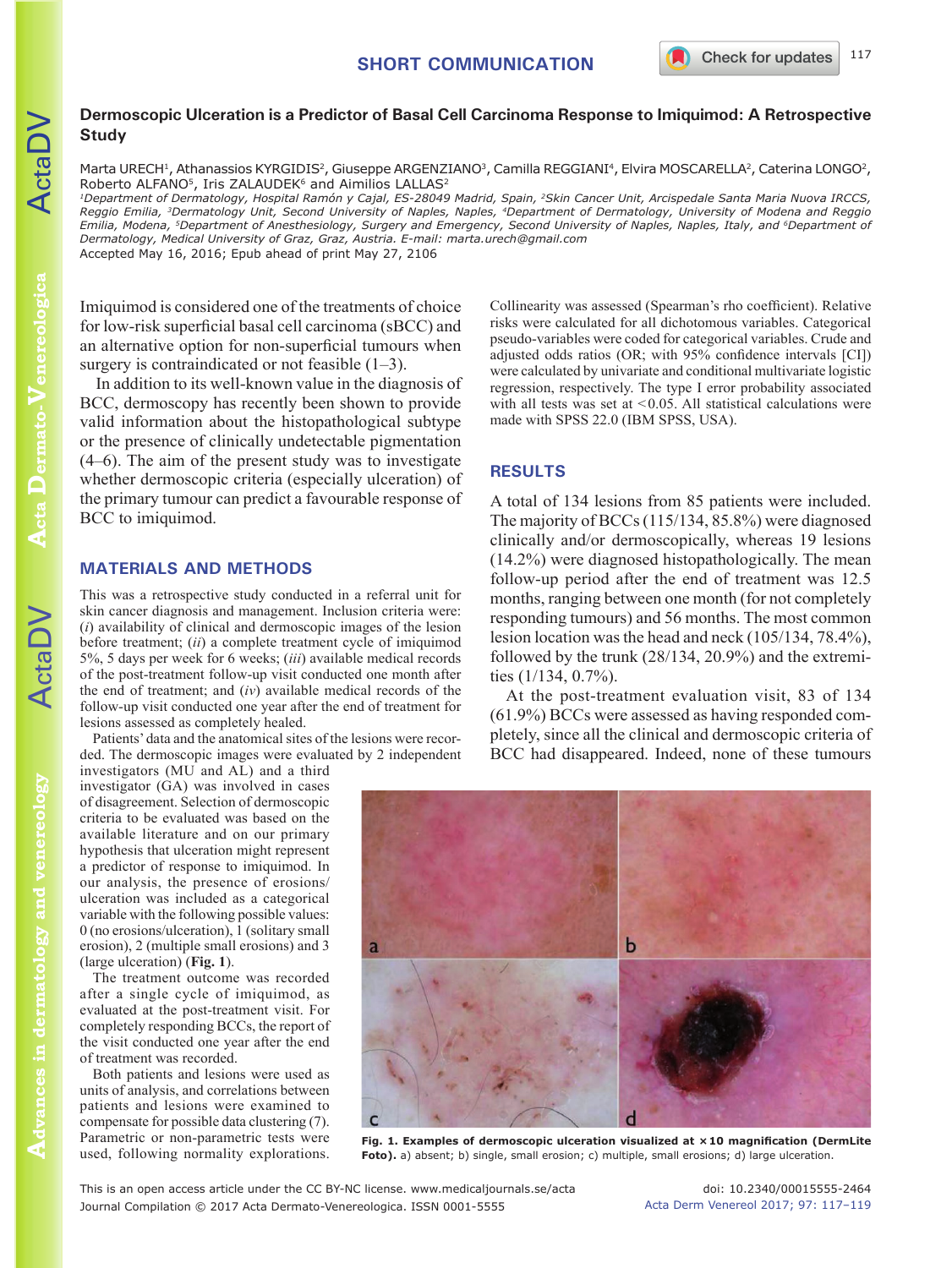recurred during the 1-year follow-up period. Of the remaining lesions, 14 (10.4%) were assessed as having responded partially, 20 (14.9%) as non-responding, and in 14 lesions (10.4%) the assessment was not conclusive.

The response to treatment was found to correlate with the anatomical site of the trunk ( $r=-0.302, p<0.001$ ) and with the presence of dermoscopic ulceration  $(r=-0.297)$ ,  $p=0.001$ ). In detail, the presence of a solitary small erosion posed a 7-fold higher probability for complete response (OR7.00, 95% CI: 1.25–39.15, *p*=0.027), the presence of multiple small erosions posed a 38-fold higher odd for complete response (OR38.89, 95% CI: 7.52–201.04,  $p < 0.001$ ) and the presence of large ulceration was associated with an 8-fold increased probability for complete response (OR 8.17, 95% CI: 1.63–40.85,  $p=0.011$ ) (Fig. S1<sup>1</sup>). This effect of ulceration was further amplified in the multivariate adjusted model, as shown in **Table I**.

#### **DISCUSSION**

Imiquimod is an attractive modality routinely used in the everyday practice to treat BCC. Its cost-effectiveness has been assessed as superior to surgery (2), which becomes particularly relevant in the light of evidence suggesting that non-melanoma skin cancer is among the 5 most costly cancers (8). However, the response rates of BCC to imiquimod have been reported to vary significantly, namely from 65% to 100% (9–11). Our findings suggest that dermoscopy could provide an indication of the possibility of response to imiquimod, thus optimizing the utility of the drug.

The finding that multiple small erosions represent the strongest predictor of response to imiquimod can probably be explained by the fact that this dermoscopic criterion is commonly seen in superficial tumours (5, 12–14). However, large ulceration, although predictive of non-superficial subtypes (5, 12–14), was also found to predict a favourable response. Indeed, the multivariate analysis revealed that the presence of ulceration was a potent predictor of response to imiquimod irrespective of the subtype, suggesting that ulceration predicts a fa-

<sup>1</sup>https://www.medicaljournals.se/acta/content/abstract/10.2340/00015555-2464

**Table I. Adjusted predictors for complete response of basal cell carcinoma (BCC) to imiquimod**

| Variable              | <i>p</i> -value | Adjusted OR | 95% CI for OR |
|-----------------------|-----------------|-------------|---------------|
| <b>Ulceration</b>     |                 |             |               |
| Solitary erosion      | 0.004           | 19.609      | 2.650-145.095 |
| Multiple erosions     | < 0.001         | 63.366      | 8.925-449.906 |
| Large ulceration      | 0.019           | 11.130      | 1.486-83.362  |
| Location on the trunk | 0.008           | 9.449       | 1.793-49.803  |

Multivariate logistic regression. All variables entered together. Reported odds ratio (OR) mutually adjusted for all ulceration at baseline (no/large/multiple/solitary), sex, age and location (head and neck/trunk/extremities). For ulceration at baseline, logit=none; for location, logit=head and neck. CI: confidence interval.

vourable response both for superficial and non-superficial BCCs.

This study has several limitations. First, the retrospective design is subject to evaluation bias. To address this limitation, the evaluation of dermoscopic images was performed by 2 independent investigators who were blinded for treatment outcome. Secondly, the preoperative diagnosis and the post-treatment outcome were not histopathologically confirmed. However, a recent study (15) showed that the post-treatment detection of BCC-related criteria is absolutely predictive of residual disease. Similarly, the same study suggested that the absence of any BCC-related dermoscopic criterion can safely predict a complete clearance of BCC after imiquimod therapy. Indeed, none of the tumours assessed as completely healed at post-treatment evaluation recurred during one year of follow-up. However, we still cannot rule out that some of the tumours may recur later.

In conclusion, the results of this study suggest that the dermoscopic detection of erosions or ulceration in BCC represents a strong predictor of favourable response to imiquimod. The results might help clinicians to better select BCCs to be treated with imiquimod, thus optimizing the utility of this modality in everyday practice.

*The authors declare no conflicts of interest.*

#### **REFERENCES**

- 1. Tefler NR, Colver GB, Morton CA. Guidelines for the management of basal cell carcinoma. Br J Dermatol 2008; 150: 35–48.
- 2. Bath-Hextall F, Ozolins M, Armstrong SJ, Colver GB, Perkins W, Miller PS, et al. Surgical excision versus imiquimod 5% cream for nodular and superficial basal-cell carcinoma (SINS): a multicentre, non-inferiority, randomised controlled trial. Lancet Oncol 2014; 15: 96–105.
- 3. Doğruk Kaçar S, Ozuğuz P, Erkan F, Karaca S. Treatment of various types of basal cell carcinoma with topical 5% imiquimod in the elderly who refused surgical intervention: a case series. J Dermatolog Treat 2015; 26: 165–177.
- 4. Longo C, Lallas A, Kyrgidis A, Rabinovitz H, Moscarella E, Ciardo S, et al. Classifying distinct basal cell carcinoma subtype by means of dermatoscopy and reflectance confocal microscopy. J Am Acad Dermatol 2014; 71: 716–724.
- 5. Lallas A, Tzellos T, Kyrgidis A, Apalla Z, Zalaudek I, Karatolias A, et al. Accuracy of dermoscopic criteria for discriminating superficial from other subtypes of basal cell carcinoma. J Am Acad Dermatol 2014; 70: 303–311.
- 6. Lallas A, Argenziano G, Kyrgidis A, Apalla Z, Moscarella E, Longo C, et al. Dermoscopy uncovers clinically undetectable pigmentation in basal cell carcinoma. Br J Dermatol 2014; 170: 192–195.
- 7. Genders TS, Spronk S, Stijnen T, Steyerberg EW, Lesaffre E, Hunink MG. Methods for calculating sensitivity and specificity of clustered data: a tutorial. Radiology 2012; 265: 910–916.
- 8. Housman TS, Feldman SR, Williford PM, Fleischer AB Jr, Goldman ND, Acostamadiedo JM, et al. Skin cancer is among the most costly of all cancers to treat for the Medicare population. J Am Acad Dermatol 2003; 48: 425–429.
- 9. Gollnick H, Barona CG, Frank RG, Ruzicka T, Megahed M, Maus J, et al. Recurrence rate of superficial basal cell carcinoma following treatment with imiquimod 5% cream: conclusion of a 5-year long-term follow-up study in Europe. Eur J Dermatol 2008; 18: 677–682.
- 10. Chitwood K, Etzkorn J, Cohen G. Topical and intralesional treatment of nonmelanoma skin cancer: efficacy and cost